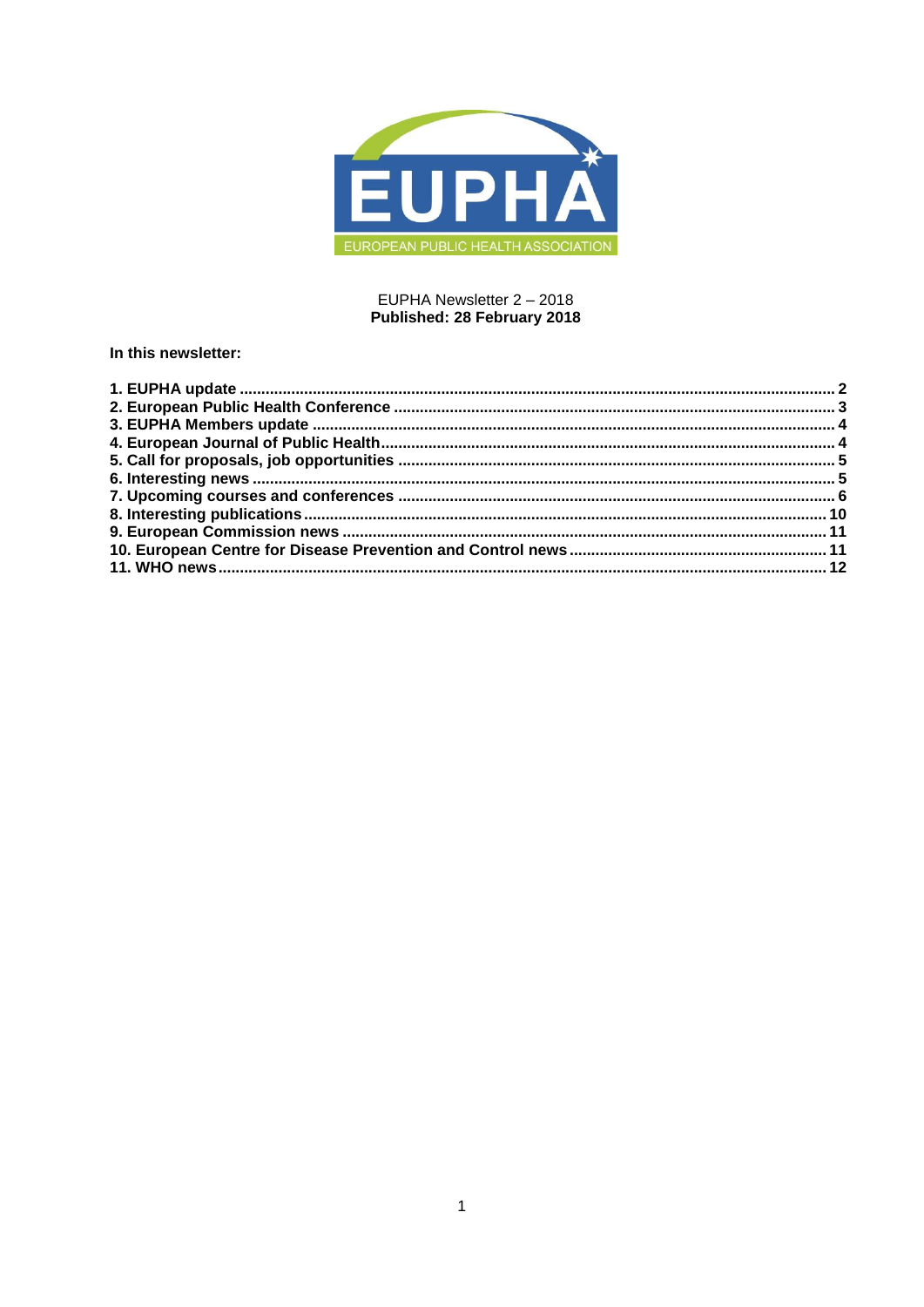# <span id="page-1-0"></span>**1. EUPHA update**

### **EUPHA publishes statement on the proposal for a regulation on Health Technology Assessment of the European Commission**

EUPHA welcomes the publication of the European Commission's "Proposal for a Regulation of the European Parliament and of the Council on health technology assessment and amending Directive 2011/24/EU": EUPHA believes that this proposal forms a sound basis for Health Technology Assessment (HTA) processes to be implemented in all Member States of the European Union. It gives Member States the responsibility to lead the process and safeguards a long-term and sustainable cooperation by setting up a permanent structure. [https://eupha.org/repository/advocacy/EU...](https://eupha.org/repository/advocacy/EUPH_Statement_on_EU_Commission_Legislative_Proposal_on_HTA.pdf)

**Statement by the European Public Health Association (EUPHA) on the European** 

# **Union's (EU) Multiannual Financial Framework (MFF) post2020**

On 22 February 2018, EUPHA submitted its response to the Public consultation on EU funds in the area of investment, research and innovation, SMEs and single market. This consultation on EU funds specifically concerns the area of public health, where EUPHA argues strongly that European funding remains necessary and has added value.

[https://eupha.org/repository/advocacy/EU...](https://eupha.org/repository/advocacy/EUPHA_statement_on_MFF.pdf)

# **EUPHA Section council president joins the WHO European Advisory Committee on Health Research**

Dr Iveta Nagyova, president of the EUPHA Section Council, has joined the WHO European Advisory Committee on Health Research (EACHR). The main role of the EACHR is strengthening the use of research evidence for public health decision-making. She joins other EUPHA representatives: Prof Walter Ricciardi (EUPHA past president) and Prof Roza Adany (president of the EUPHA section on Public health genomics).

[http://www.euro.who.int/en/data-and-evid...](http://www.euro.who.int/en/data-and-evidence/evidence-informed-policy-making/european-advisory-committee-on-health-research-eachr)

## **EUPHA Executive director explores the importance of improving public health in Europe**

In the February edition of Open Access Government (pages 16-17), EUPHA Executive director, Dineke Zeegers Paget, reflect on "Could the new public health professional please stand up?" In this article, Zeegers emphasizes the need for public health professionals to be able to talk to policymakers and politicians. "It is therefore essential that the new public health professional – the one who can talk to politicians, citizens and colleagues, summarises the newest evidence in one tweet, the one who can stimulate all areas of society to take public health into account and clearly say that public health is a European matter – stands up and continues the work of the whole public health community. And EUPHA is there to support the public health community anyway we can." [https://www.openaccessgovernment.org/ope...](https://www.openaccessgovernment.org/open-access-government-february-2018/41682/)

# **Policy development in Personalized Medicine – Open Seminar 15 March 2018**

PRECeDI consortium, of which EUPHA is a member, organizes a one-day Open Seminar on Policy development in Personalized Medicine on 15 March 2018. The seminar is held at VU University, Ewing, Boelelaan 1105, Amsterdam, The Netherlands. The seminar will address promises of –omics in personalized medicine, achieved results, current challenges. It will look at the potential of publicprivate collaboration and strategies for integrating personalized medicine in health systems. Speakers include Martina Cornel (VUMC), Cornelia van Duijn (ErasmusMC), Stefania Boccia (UCSC), Ron Zimmern (PHG Foundation), Paolo Villari (Sapienza), Walter Ricciardi (ISS), Natasha Azzopardi Muscat (EUPHA).

Interested colleagues are free to attend. For the full programme, plese see the [PRECeDI webpage.](https://eupha.org/precedi)

## **Bringing public health, social care and urbanity back in – health governance beyond policy subsystems**

On behalf of the EUPHA section on Public health practice and policy, we would like to announce and invite you to the European Health Policy Group (EHPG) Spring meeting, which will be co-hosted by EUPHA and co-organised by our EUPHA section on Public health practice and policy.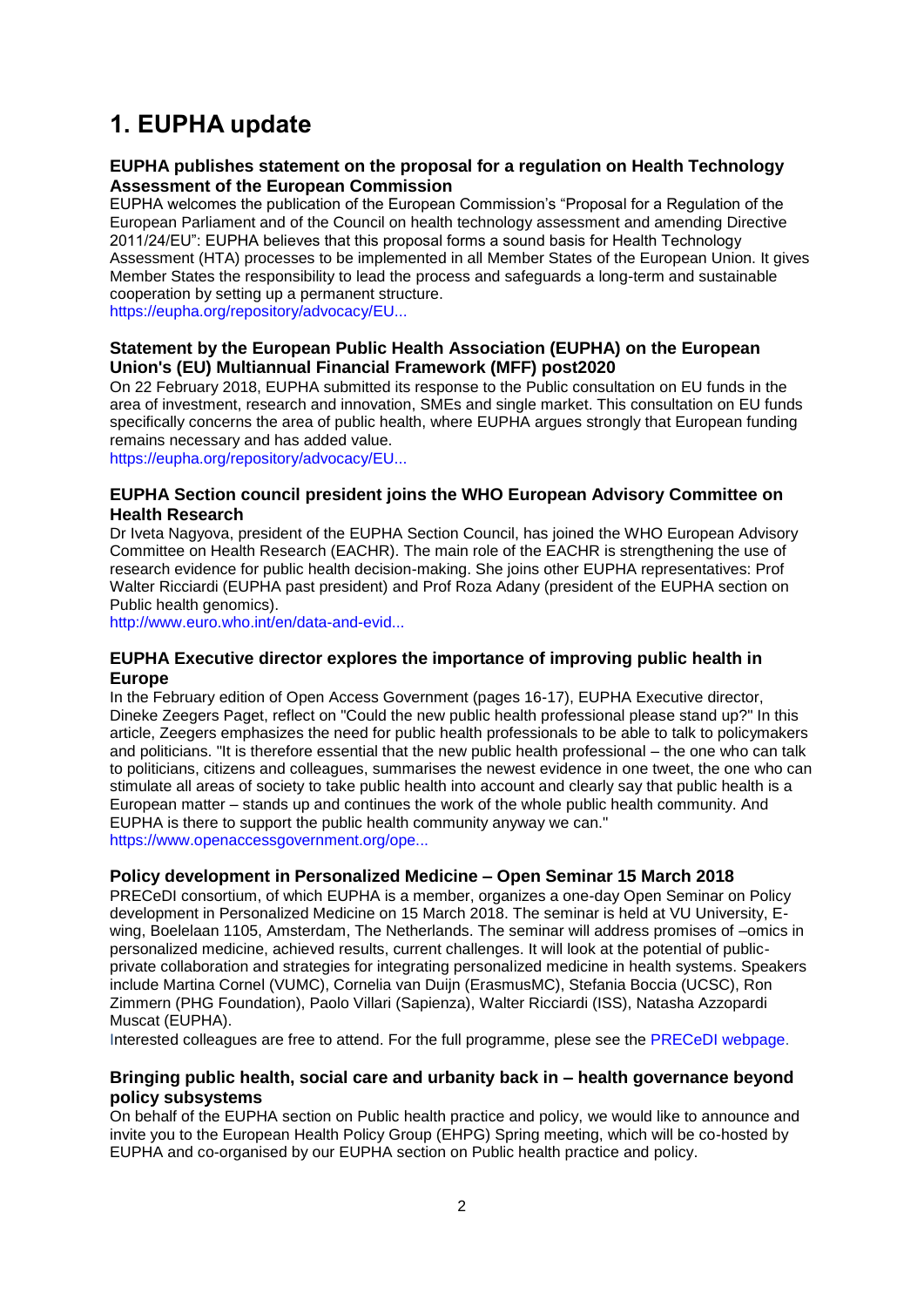**When?** The lunch-to-lunch meeting will take place on **April 19 and 20, 2018 Where?** Rotterdam, The Netherlands.

**Theme:** 'Bringing public health, social care and urbanity back in – health governance beyond policy subsystems'

**Registration costs:** 100 euros

The EHPG is an informal group of scholars, senior policy officials and PhD students reviewing each others papers on a number of health system related topics twice a year. The group has been around for about 20 years now, meeting each Fall in London (hosted by King's College and LSHTM), and in Spring in one of the other European participating countries. It usually has around 30-50 active participants from Eastern and Western European countries. The programme consists of accepted paper reviews by allocated discussants, who present the paper on behalf of the author, address the quality of the paper, and discuss the policy and practice implications interactively with the audience (6). Each paper is allocated a full hour in-depth discussion.

You can find the draft programme with accepted papers [here.](https://eupha.org/section_page.php?section_page=170) EUPHA has kindly made available a limited number of sponsored places at this meeting. Costs for travel and stay will be on your own expenses. So be quick and register for this meeting which will open very soon.

You may pre-announce your participation with Marleen Bekker, [m.bekker@maastrichtuniversity.nl.](mailto:m.bekker@maastrichtuniversity.nl) We will soon inform you of the registration details and whether you are eligible for a sponsored place.

## **MERH Congress on Migration, Ethnicity, Race and Health: book your place now!**

The full preliminary programme for the MERH Congress on Migration, Ethnicity, Race and Health 17- 19 May in Edinburgh is now available at: [http://www.merhcongress.com](http://www.merhcongress.com/)

The programme offers a range of exciting plenary lectures, workshops as well as oral and poster presentions from many parts of the world covering a variety of issues related to policies, research, practice and training within our general theme. You may find more information on the objectives and ambitions of the Congress in a recent letter by Professor Raj Bhopal published in the Lancet: [Unity in the fields of migration, ethnicity, race and health.](http://lancet-alerts.elsevier.com/cgi-bin23/DM/x/nBI1g0ImPEI0ZlS0Bd1IQ0Eu)

# <span id="page-2-0"></span>**2. European Public Health Conference**





**11th European Public Health Conference: 'Winds of change: towards new ways of improving public health in Europe', Cankarjev Dom, Ljubljana, Slovenia, 28 November 1 December 2018**

#### **Abstracts are invited**

Abstracts are invited for workshops, oral presentations, pitch presentations and e-posters. Prizes will be awarded for the best oral, poster and early career professional's presentation. Abstracts do not have to be confined to the conference theme but can cover any aspect of public health. Do not miss the opportunity to be recognized for your hard work. Abstracts and workshop proposals can be submitted [here.](https://ephconference.eu/ljubljana-2018-abstract-submission-78)

#### **Abstract Mentor Programme**

The Abstract Mentor Programme offers an opportunity for young and/or less experienced abstract submitters to receive feedback from experienced reviewers on their abstracts. See the [EPH](https://ephconference.eu/abstract-mentor-programme-79)  [Conference](https://ephconference.eu/abstract-mentor-programme-79) website for more information.

#### **Registration**

Registration for the 11th EPH Conference opens 1 April 2018. You can benefit from early bird registration fees until 15 September. We are expecting over 1,500 delegates. Meet your colleagues at the largest public health event in Europe and register early to benefit from the reduced rates. Please note that we succeeded in keeping the fees at the same level as last year. Early bird registration fees for EUPHA members are EUR 600. Non-members pay EUR 680, Students pay EUR 420 (all including VAT).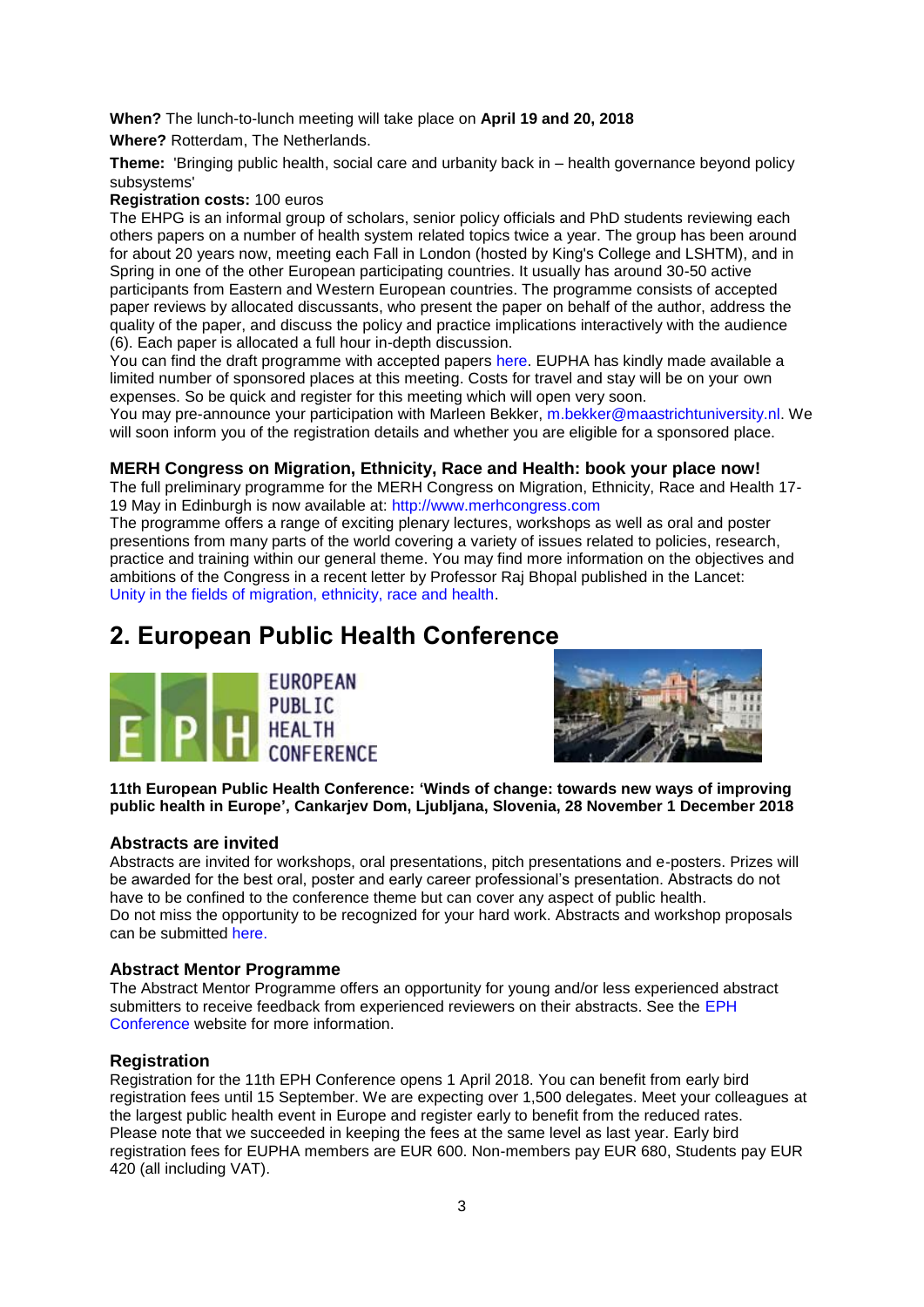# **Pre-conferences, Lunch Symposiums, Exhibition**

The EPH Conference offers interesting opportunities for pre-conferences and lunch symposiums. If you have plans for a lunch symposium, pre-conference or an exhibition stand at the conference, please contact [office@ephconference.eu.](mailto:office@ephconference.eu)

Pre-conferences can be booked online once the pre-conference programme is completed in May. They can be added to your earlier made registration at all times.

# <span id="page-3-0"></span>**3. EUPHA Members update**

# **Public Health Schweiz: upcoming meetings**

On 15 March 2018, Public Health Schweiz will organise a seminar on allergies - when the air makes you sick.

On 26 April 2018, Public Health Schweiz will organise a seminar on the sweet seduction of sugar. On 28 August 2018, they will organise a seminar on early childhood: research, practice and ethics. The annual conference of Public Health Schweiz will be organised 7-8 November on Better Health Faster.

[http://www.public-health.ch](http://www.public-health.ch/)

## **Norwegian Public Health Association on advocacy**

The Norwegian Public Health Association - NOPHA - has started a Facebook group to support NOPHA's role in public health politics. NOPHA had already sent recommendation to all political parties November 2016 on public health matters and the charter from WFPHA and is now working toward a white paper about public health in Norway.

<http://www.nopha.no/>

## **Netherlands Public Health Federation: Prevention should be rewarded**

The president of the NPHF (Ms Jolande Sap) and the director (Thomas Plochg) are clear on the issue: preventing health problems is the best way forward and this requires a shift in the current health care system. The NPHF, together with partners, managed to include prevention as a topic on the agenda of the new government.

[http://www.nphf.nl](http://www.nphf.nl/)

#### **French Society of Public Health addressing the SDGs**

The SFSP General Assembly will be organised on 5 April 2018. One of the topics on the agenda is the Sustainable Development Goals (SDGs) and their impact on activities and priorities of public health actors.

<http://www.sfsp.fr/>

# <span id="page-3-1"></span>**4. European Journal of Public Health**



[The European Journal of Public Health](http://eurpub.oxfordjournals.org/) is a multidisciplinary journal in the field of public health.

The EJPH is published bimonthly. The journal provides a forum for discussion and debate of current international public health issues with a focus on the European region. In 2017, the impact factor of the journal is at 2.431. The 5-year impact factor is 2.664.

The EJPH is the official journal of EUPHA.

[Women's mental health in the perinatal period according to migrant status: the French representative](https://academic.oup.com/eurpub/advance-article/doi/10.1093/eurpub/cky008/4904078)  [ELFE birth cohort](https://academic.oup.com/eurpub/advance-article/doi/10.1093/eurpub/cky008/4904078)

[Fabienne El-Khoury;](https://academic.oup.com/eurpub/search-results?f_Authors=Fabienne+El-Khoury) [Anne-Laure Sutter-Dallay;](https://academic.oup.com/eurpub/search-results?f_Authors=Anne-Laure+Sutter-Dallay) [Lidia Panico;](https://academic.oup.com/eurpub/search-results?f_Authors=Lidia+Panico) [Marie-Aline Charles;](https://academic.oup.com/eurpub/search-results?f_Authors=Marie-Aline+Charles) [Elie Azria](https://academic.oup.com/eurpub/search-results?f_Authors=Elie+Azria) ... [\[Article\]](https://academic.oup.com/eurpub/advance-article/doi/10.1093/eurpub/cky008/4904078)

['Artlift' arts-on-referral intervention in UK primary care: updated findings from an ongoing observational](https://academic.oup.com/eurpub/advance-article/doi/10.1093/eurpub/cky021/4866827)  [study](https://academic.oup.com/eurpub/advance-article/doi/10.1093/eurpub/cky021/4866827)

[Diane M Crone;](https://academic.oup.com/eurpub/search-results?f_Authors=Diane+M+Crone) [Rachel C Sumner;](https://academic.oup.com/eurpub/search-results?f_Authors=Rachel+C+Sumner) [Colin M](https://academic.oup.com/eurpub/search-results?f_Authors=Colin+M+Baker) Baker; [Elizabeth A Loughren;](https://academic.oup.com/eurpub/search-results?f_Authors=Elizabeth+A+Loughren) [Samantha Hughes](https://academic.oup.com/eurpub/search-results?f_Authors=Samantha+Hughes) ... [\[Article\]](https://academic.oup.com/eurpub/advance-article/doi/10.1093/eurpub/cky021/4866827)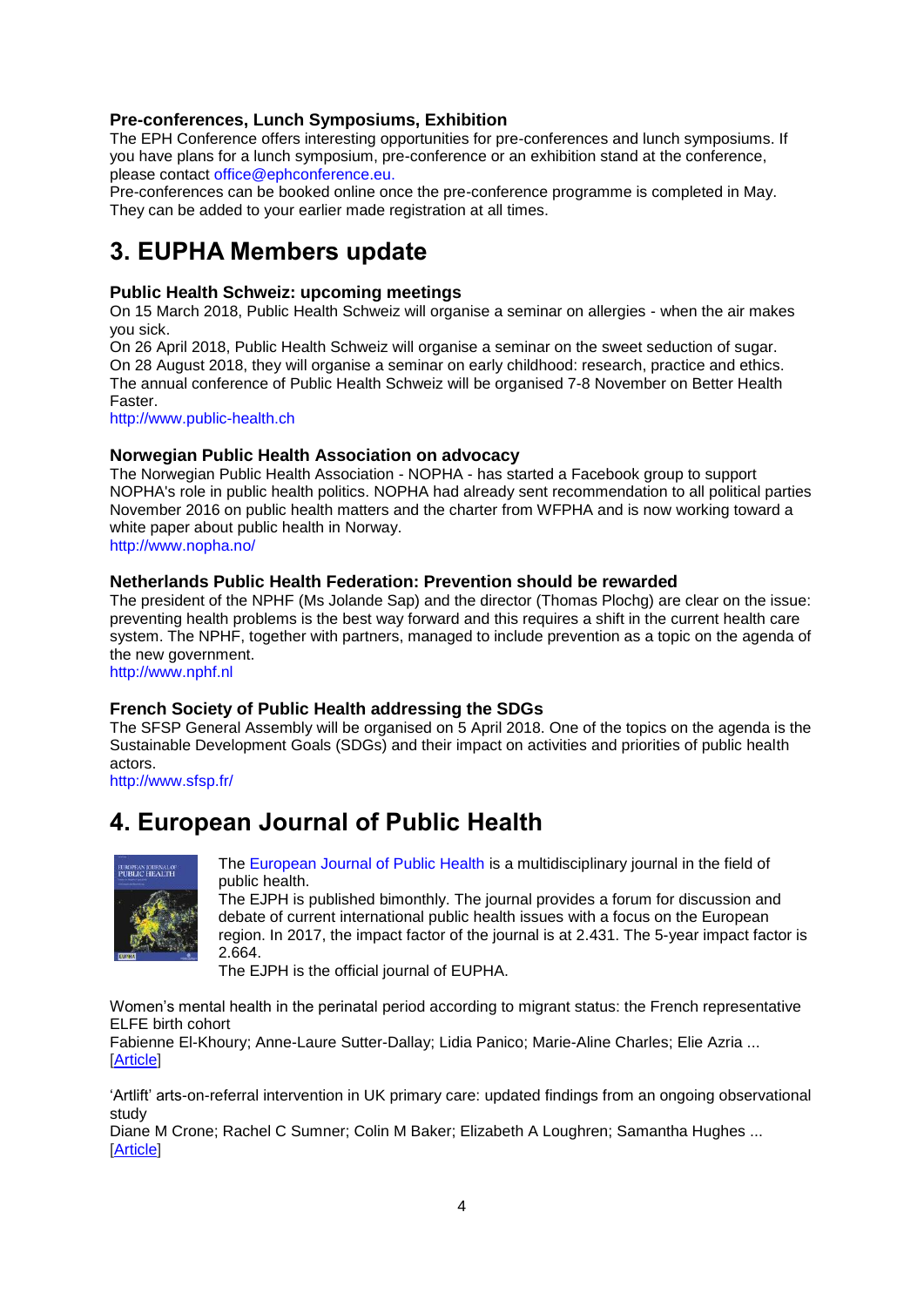[Public health monitoring of hypertension, diabetes and elevated cholesterol: comparison of different](https://academic.oup.com/eurpub/advance-article/doi/10.1093/eurpub/cky020/4866826)  [data sources](https://academic.oup.com/eurpub/advance-article/doi/10.1093/eurpub/cky020/4866826) [Laura Paalanen;](https://academic.oup.com/eurpub/search-results?f_Authors=Laura+Paalanen) [Päivikki Koponen;](https://academic.oup.com/eurpub/search-results?f_Authors=P%c3%a4ivikki+Koponen) [Tiina Laatikainen;](https://academic.oup.com/eurpub/search-results?f_Authors=Tiina+Laatikainen) [Hanna Tolonen](https://academic.oup.com/eurpub/search-results?f_Authors=Hanna+Tolonen) [\[Article\]](https://academic.oup.com/eurpub/advance-article/doi/10.1093/eurpub/cky020/4866826)

**[Corrigendum](https://academic.oup.com/eurpub/advance-article/doi/10.1093/eurpub/cky011/4855958)** European Journal of Public Health, Issue supplement 3, November 2017 [\[Article\]](https://academic.oup.com/eurpub/advance-article/doi/10.1093/eurpub/cky011/4855958)

[Changes in access to primary care in Europe and its patterning, 2007–12: a repeated cross-sectional](https://academic.oup.com/eurpub/advance-article/doi/10.1093/eurpub/cky019/4857223)  [study](https://academic.oup.com/eurpub/advance-article/doi/10.1093/eurpub/cky019/4857223)

[Klára Dimitrovová;](https://academic.oup.com/eurpub/search-results?f_Authors=Kl%c3%a1ra+Dimitrovov%c3%a1) [Julian Perelman](https://academic.oup.com/eurpub/search-results?f_Authors=Julian+Perelman) [\[Article\]](https://academic.oup.com/eurpub/advance-article/doi/10.1093/eurpub/cky019/4857223)

[Prevalence and determinants in cytology testing for cervical cancer screening in Spain \(2006–14\)](https://academic.oup.com/eurpub/advance-article/doi/10.1093/eurpub/cky015/4851227) [Ana I Cobo-Cuenca;](https://academic.oup.com/eurpub/search-results?f_Authors=Ana+I+Cobo-Cuenca) [María-Aurora Rodríguez-Borrego;](https://academic.oup.com/eurpub/search-results?f_Authors=Mar%c3%ada-Aurora+Rodr%c3%adguez-Borrego) [Pedro Hidalgo-Lópezosa;](https://academic.oup.com/eurpub/search-results?f_Authors=Pedro+Hidalgo-L%c3%b3pezosa) [Pedro M Rodríguez-](https://academic.oup.com/eurpub/search-results?f_Authors=Pedro+M+Rodr%c3%adguez-Mu%c3%b1oz)[Muñoz;](https://academic.oup.com/eurpub/search-results?f_Authors=Pedro+M+Rodr%c3%adguez-Mu%c3%b1oz) [Manuela Martins](https://academic.oup.com/eurpub/search-results?f_Authors=Manuela+Martins) ... **[\[Article\]](https://academic.oup.com/eurpub/advance-article/doi/10.1093/eurpub/cky015/4851227)** 

[Trends in small-for-gestational age before and after the economic crisis in Spain](https://academic.oup.com/eurpub/advance-article/doi/10.1093/eurpub/cky017/4850508) [Laia Palència;](https://academic.oup.com/eurpub/search-results?f_Authors=Laia+Pal%c3%a8ncia) [Vanessa Puig-Barrachina;](https://academic.oup.com/eurpub/search-results?f_Authors=Vanessa+Puig-Barrachina) [Marc Marí-dell'Olmo;](https://academic.oup.com/eurpub/search-results?f_Authors=Marc+Mar%c3%ad-dell%e2%80%99Olmo) [Mercè Gotsens;](https://academic.oup.com/eurpub/search-results?f_Authors=Merc%c3%a8+Gotsens) [Maica Rodríguez-](https://academic.oup.com/eurpub/search-results?f_Authors=Maica+Rodr%c3%adguez-Sanz)[Sanz](https://academic.oup.com/eurpub/search-results?f_Authors=Maica+Rodr%c3%adguez-Sanz) **...** [\[Article\]](https://academic.oup.com/eurpub/advance-article/doi/10.1093/eurpub/cky017/4850508)

[Macro-environmental factors and physical activity in 28 European Union countries](https://academic.oup.com/eurpub/advance-article/doi/10.1093/eurpub/cky014/4850507) [Anthony A Laverty;](https://academic.oup.com/eurpub/search-results?f_Authors=Anthony+A+Laverty) [Hayley Thompson;](https://academic.oup.com/eurpub/search-results?f_Authors=Hayley+Thompson) [Andreea Cetateanu;](https://academic.oup.com/eurpub/search-results?f_Authors=Andreea+Cetateanu) [Filippos T Filippidis](https://academic.oup.com/eurpub/search-results?f_Authors=Filippos+T+Filippidis) [\[Article\]](https://academic.oup.com/eurpub/advance-article/doi/10.1093/eurpub/cky014/4850507)

# <span id="page-4-0"></span>**5. Call for proposals, job opportunities**

#### **Postdoctoral Researcher in Geriatric Epidemiology at the Aging Research Center of Karolinska Institutet**

The Department of Neurobiology Care Sciences and Society comprises 11 divisions and has about 500 employees. The NVS-department is located at KI Campus-Huddinge. The Department is responsible for education at basic and advanced levels, research education and clinical and experimental research within the different areas represented by the divisions.

The position of postdoc is announced by the Aging Research Center (ARC), a center for interdisciplinary research on health in aging that is a collaboration between Karolinska Institutet and Stockholm University. ARC will be located at the Karolinska Institutet Campus Solna from May 2018 on. The research group includes senior researchers, postdocs, doctoral students, and guest researchers. Unique Swedish resources

[https://ki.mynetworkglobal.com/what:job/...](https://ki.mynetworkglobal.com/what:job/jobID:194160)

# <span id="page-4-1"></span>**6. Interesting news**

# **Number of older people with four or more diseases will double by 2035, study warns**

BMJ 2018; 360 doi: https://doi.org/10.1136/bmj.k371 (Published 05 February 2018) The number of older people with four or more chronic diseases will double within the next 20 years largely because of an increase in obesity and physical inactivity, a large study has found.1 A third of these people will have dementia, depression, or cognitive impairment diagnosed.

The UK healthcare system, which generally remains centred on treating single diseases, needs to be radically restructured to cope with this rise in multimorbidity, said researchers from Newcastle University's Institute for Ageing.

Published in the British Geriatrics Society's journal *Age and Ageing*,1..... [http://www.bmj.com/content/360/bmj.k371](http://www.bmj.com/content/360/bmj.k371?utm_medium=email&utm_campaign_name=20180237&utm_source=etoc_daily)

#### **Epidemics: The end of containment measures?**

Date:January 30, 2018 Source:Ecole Polytechnique Fédérale de Lausanne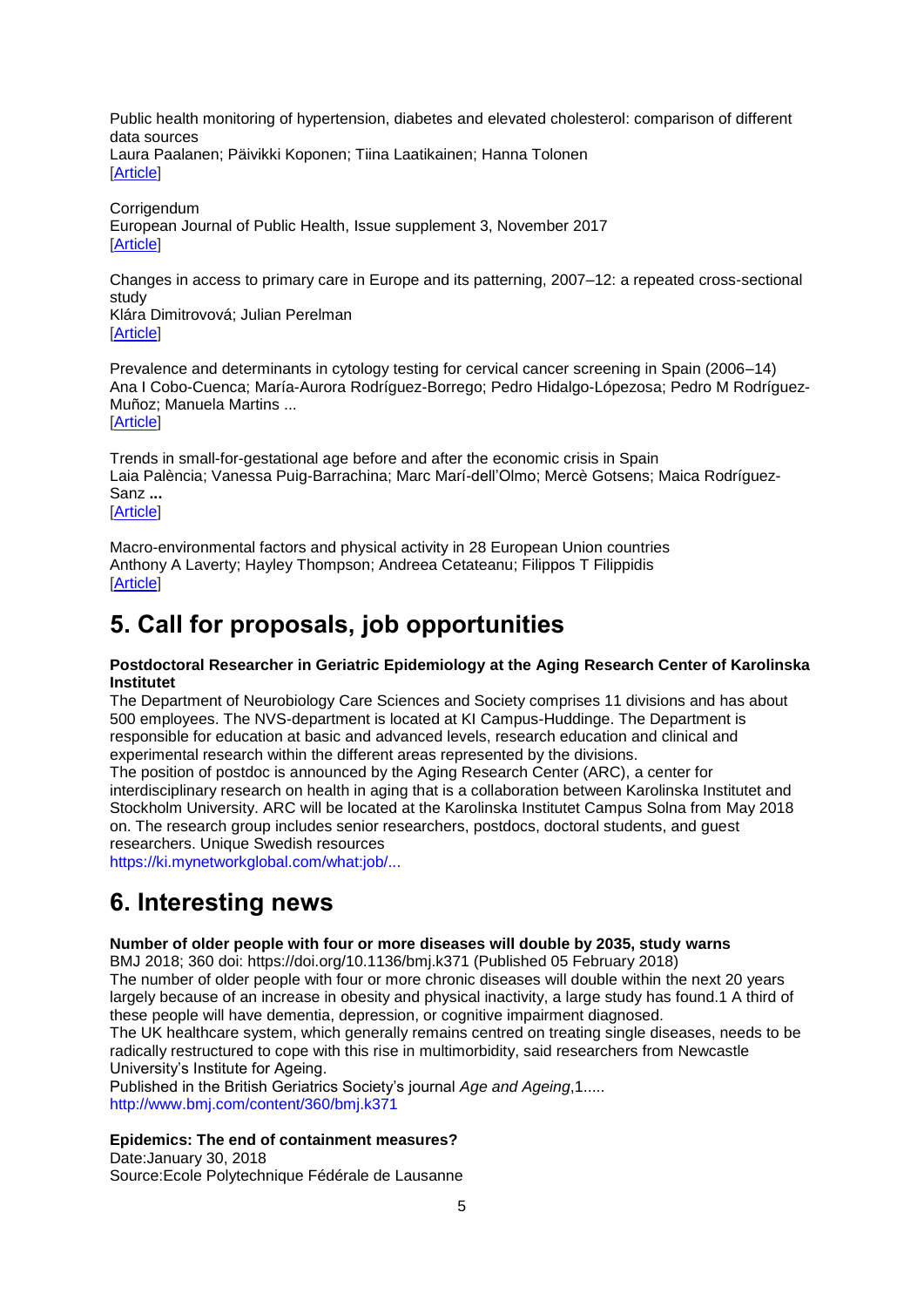Summary: Limiting population movements during an epidemic outbreak may not always be the best approach. This type of response may adversely affect a society's ability to resume functioning normally, according to a new study. [https://www.sciencedaily.com/releases/20...](https://www.sciencedaily.com/releases/2018/01/180130090846.htm?utm_source=feedburner&utm_medium=email&utm_campaign=Feed%3A+sciencedaily%2Fscience_society%2Fpublic_health+%28Public+Health+News+--+Scien)

#### **Norway publishes The Sustainable Development Goals and Norway's Development Policy**

The Norwegian Ministry of Foreign Affairs has published this document (English summary) on how Norway should develop a common responsibility for a common future. [https://www.regjeringen.no/contentassets...](https://www.regjeringen.no/contentassets/217f38f99edf45c498befc04b7ef1f7e/en-gb/pdfs/stm201620170024000engpdfs.pdf)

#### **Dutch to start presumed consent for organ donation in 2020**

BMJ 2018; 360 doi:<https://doi.org/10.1136/bmj.k768> (Published 16 February 2018) The Netherlands will introduce presumed consent for organ donation in July 2020, after a private member's bill passed the Dutch Senate by just two votes, ending decades of debate. The Dutch Society of Intensive Care (NVIC) was "delighted" with the Active Donor Registration Law, claiming that it would place less of a burden on next of kin. The Kidney Patients' Association described it as a "milestone" that would save lives. [http://www.bmj.com/content/360/bmj.k768](http://www.bmj.com/content/360/bmj.k768?utm_medium=email&utm_campaign_name=20180248&utm_source=etoc_daily)

**Era of flexible work requires new universal services- Prof. Seán Ó Riain**

The future of work is here – and it's defined by flexibility, autonomy and pressure, according to Prof. Seán Ó Riain from Maynooth University, Ireland, who has been studying how workplaces have changed since 1995. He says we need to rethink public services to help people balance work and family in this new era.

Your NEWDEALS project used interviews and Europe-wide surveys to analyse how work has changed over the past couple of decades. What did you find?

[https://horizon-magazine.eu/article/era-...](https://horizon-magazine.eu/article/era-flexible-work-requires-new-universal-services-prof-se-n-riain_en.html?utm_source=HORIZON&utm_campaign=54129c5d06-EMAIL_CAMPAIGN_2018_02_23&utm_medium=email&utm_)

#### **E-cigarettes: Harm reduction or 'gateway' to new smokers?**

Date:January 22, 2018 Source:Texas AandM University Summary:

Smoking is an issue that has been at the heart of public health concerns for decades, with many efforts to restrict tobacco sales, tax cigarettes and sometimes hard-hitting campaigns to get people to quit smoking. But if the tobacco control community has long agreed on the harms of smoking, the place of reducing, rather than eliminating, harm has been hotly contested. [https://www.sciencedaily.com/releases/20...](https://www.sciencedaily.com/releases/2018/01/180122171300.htm?utm_source=feedburner&utm_medium=email&utm_campaign=Feed%3A+sciencedaily%2Fscience_society%2Fpublic_health+%28Public+Health+News+--+Scien)

# <span id="page-5-0"></span>**7. Upcoming courses and conferences**

**GOING**@INTERNATIONAL »medicine & health« Education, Training & Career

[Going International](http://www.goinginternational.eu/) is the first source for finding courses, seminars, congresses and other events in the fields of medicine & health. Going International is Europe's biggest service provider and information platform and serves as an interface between organisers and participants of events. Going International is an official partner of EUPHA.

| Title:     | <b>European Symposium 'Integrating Primary and Community Care'</b>                                       |
|------------|----------------------------------------------------------------------------------------------------------|
|            | Date / location: 2 Mar 2018 / Kent, United Kingdom                                                       |
| Organiser: | European Forum for Primary Health                                                                        |
| Title:     | <b>Third Training school: Extended Working Lives: Issues and Methods for</b><br><b>Policy Evaluation</b> |
|            | Date / location: 18 Mar 2018 - 21 Mar 2018 / Brno, Czech Republic                                        |
| Organiser: | COST ACTION IS1409                                                                                       |
| Title:     | <b>Health Economics for Public Health Practice and Research</b>                                          |
|            | Date / location: 19 Mar 2018 - 21 Mar 2018 / Bangor, Wales, UK                                           |
| Organiser: | Bangor university                                                                                        |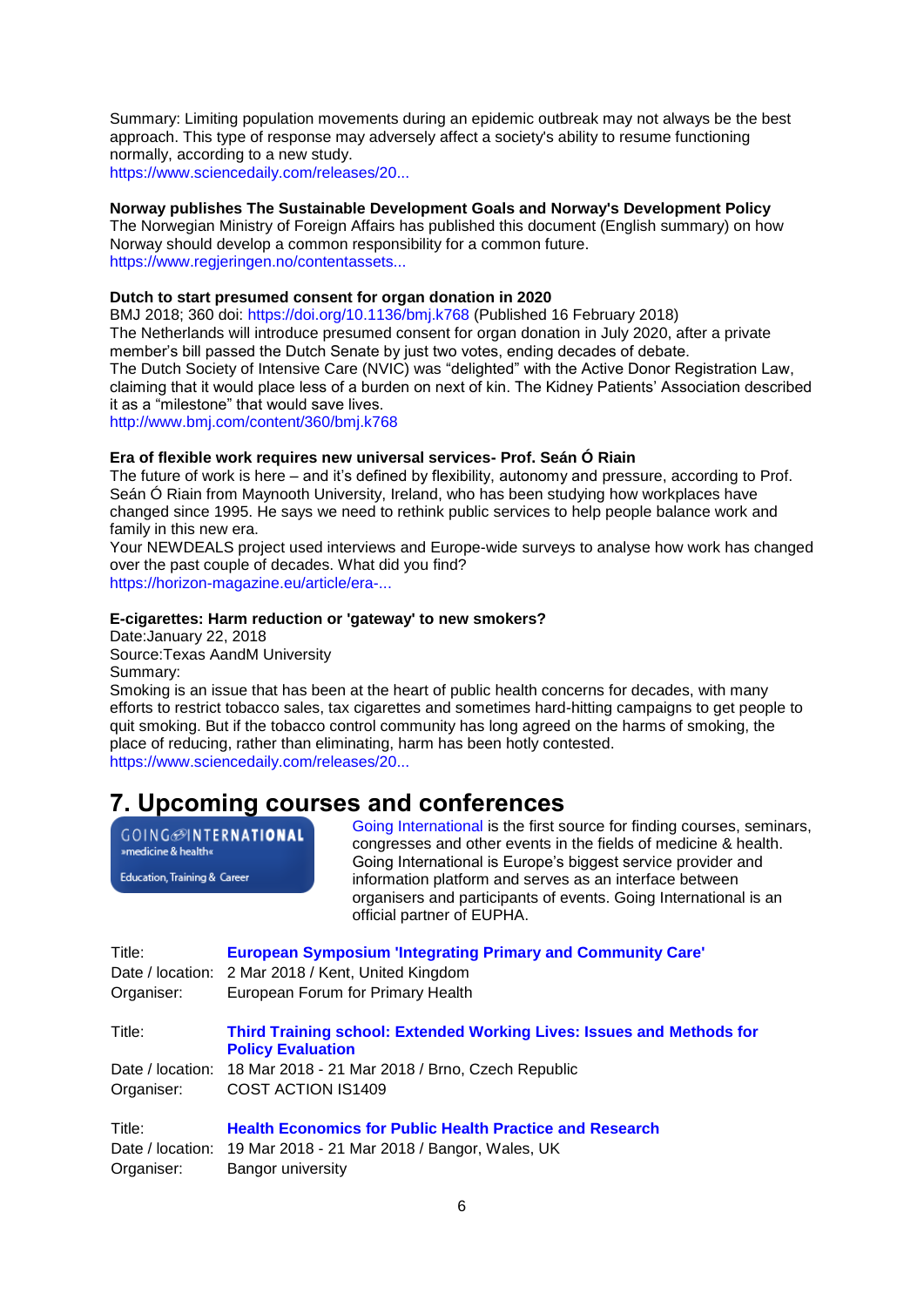| Title:<br>Organiser:                     | The 10th International Conference on Environmental Pollution and Public<br>Health (EPPH 2018)<br>Date / location: 23 Mar 2018 - 25 Mar 2018 / Guilin, China<br><b>EPPH</b>        |
|------------------------------------------|-----------------------------------------------------------------------------------------------------------------------------------------------------------------------------------|
| Title:                                   | Integrated services: organizational healthcare models in the framework of<br>chronic diseases                                                                                     |
| Date / location:<br>Organiser:           | 26 Mar 2018 - 27 Mar 2018 / Turin, Italy<br>ProMIS                                                                                                                                |
| Title:                                   | <b>Building a Brighter Future: Promoting, Protecting and Improving Young</b><br><b>People's Mental Health in Europe</b>                                                           |
| Organiser:                               | Date / location: 28 Mar 2018 / Brussels, Belgium<br><b>Public Policy Exchange</b>                                                                                                 |
| Title:                                   | 19th Congress of the Section of Epidemiology and Social Psychiatry of the<br><b>European Psychiatric Association (EPA)</b>                                                        |
| Date / location:<br>Organiser:           | 4 Apr 2018 - 7 Apr 2018 / Vienna, Austria<br><b>EPA</b>                                                                                                                           |
| Title:<br>Organiser:                     | 8th International Digital Health Conference 2018 held with WWW 2018<br>Date / location: 23 Apr 2018 - 26 Apr 2018 / Lyon, France<br><b>Digital Health</b>                         |
| Title:                                   | <b>Improving Mental Health Outcomes 2018 - Integrating, Coordinating and</b><br><b>Transforming Services</b>                                                                      |
|                                          | Date / location: 25 Apr 2018 / Manchester, United Kingdom                                                                                                                         |
| Title:                                   | <b>Clinical Decision Support and Health Information Systems - Potential and</b><br><b>Pitfalls of New Technologies</b>                                                            |
| Date / location:<br>Organiser:           | 25 Apr 2018 / Basel, Switzerland<br>Swiss THP                                                                                                                                     |
| Title:                                   | 8th International Health Tourism Congress<br>Date / location: 3 May 2018 - 6 May 2018 / Kusadasi, Turkey                                                                          |
| Title:<br>Organiser:                     | <b>International Symposium on Global Health</b><br>Date / location: 7 May 2018 - 8 May 2018 / Athens, Greece<br><b>ATINER</b>                                                     |
| Title:<br>Date / location:               | 4th Fuse International Conference on Knowledge Exchange in Public Health<br>8 May 2018 - 10 May 2018 / Vancouver, Canada                                                          |
| Title:<br>Date / location:<br>Organiser: | Healthy aging at the crossroads: challenges and need for further action<br>10 May 2018 - 12 May 2018 / Istanbul, Turkey<br><b>Healthy Community Association</b>                   |
| Title:                                   | 1st World Congress on Migration, Ethnicity, Race and Health - Diversity and<br>health                                                                                             |
| Date / location:                         | 17 May 2018 - 19 May 2018 / Edinburgh, Scotland                                                                                                                                   |
| Title:<br>Date / location:<br>Organiser: | 6th International Conference on Tropical Medicine and Infectious Diseases<br>21 May 2018 - 22 May 2018 / Barcelona, Spain<br><b>Tropical Diseases Congress Series Conferences</b> |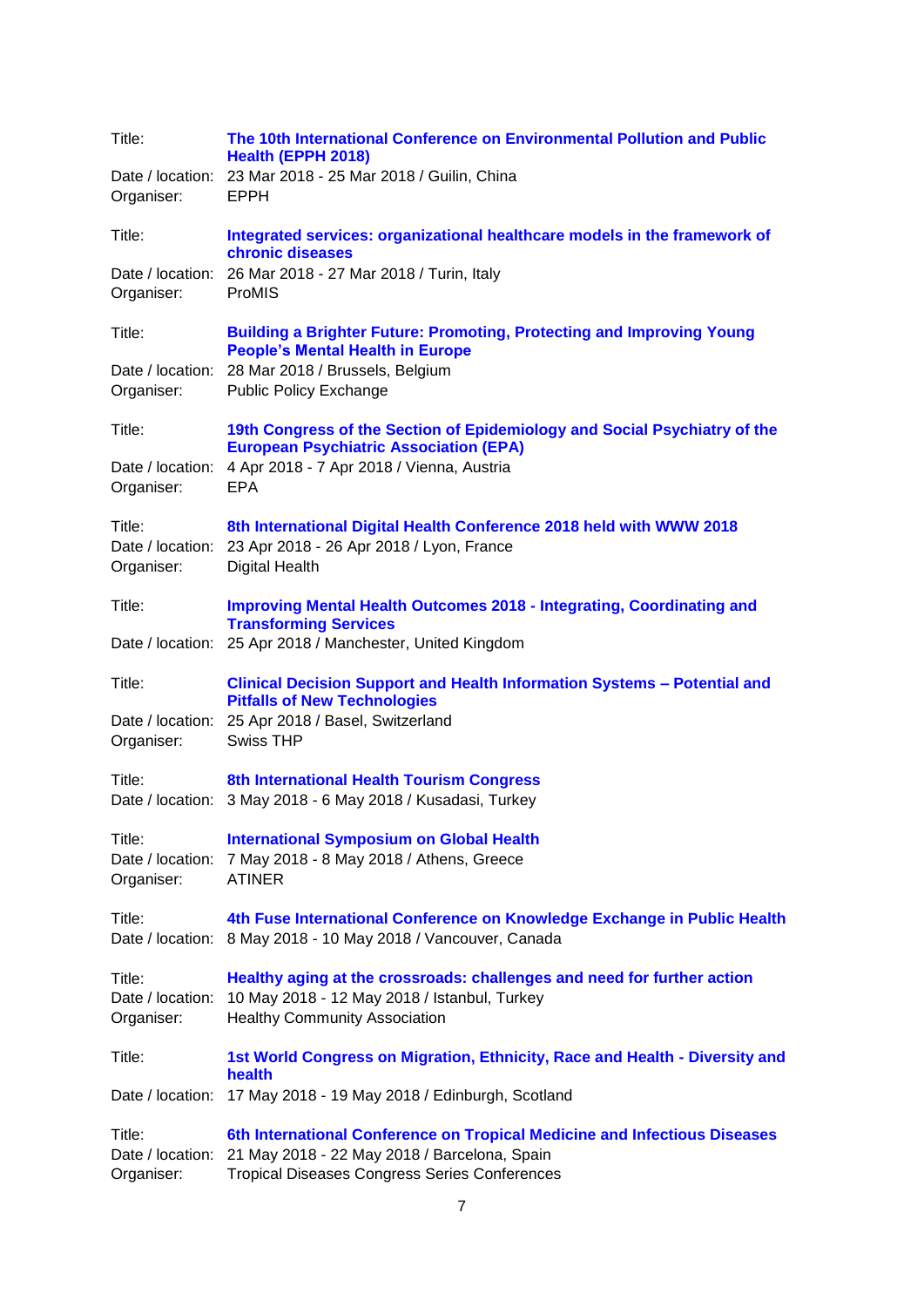| Title:<br>Organiser:                     | International global health and antimicrobrial resistance workshop 2018<br>Date / location: 23 May 2018 / Geneva, Switzerland<br><b>WFPHA</b>                                                                                                           |  |
|------------------------------------------|---------------------------------------------------------------------------------------------------------------------------------------------------------------------------------------------------------------------------------------------------------|--|
| Title:                                   | 18th International conference on Integrated Care: Value for People and<br><b>Populations: Investing in Integrated Care</b>                                                                                                                              |  |
| Date / location:<br>Organiser:           | 23 May 2018 - 25 May 2018 / Utrecht, Netherlands<br>International Foundation for Integrated Care                                                                                                                                                        |  |
| Title:<br>Date / location:<br>Organiser: | International Global Health and Antimicrobial Resistance Workshop in 2018<br>23 May 2018 / Geneva, Switzerland<br><b>WFPHA</b>                                                                                                                          |  |
| Title:<br>Organiser:                     | V International Conference on Antimicrobial Research - ICAR2018<br>Date / location: 24 May 2018 - 25 May 2018 / Málaga, Spain<br><b>ICAR</b>                                                                                                            |  |
| Title:<br>Date / location:<br>Organiser: | The 2018 Planetary Health Annual meeting<br>29 May 2018 - 31 May 2018 / Edinburgh, United Kingdom<br><b>Planetary Health Alliance</b>                                                                                                                   |  |
| Title:<br>Date / location:<br>Organiser: | <b>Summer School on Modern Methods in Biostatistics and Epidemiology 2018</b><br>3 Jun 2018 - 16 Jun 2018 / Treviso, Italy<br>BiostatEpi                                                                                                                |  |
| Title:                                   | 26th International Conference on Health Promoting Hospitals and Health<br><b>Services</b>                                                                                                                                                               |  |
| Date / location:<br>Organiser:           | 6 Jun 2018 - 8 Jun 2018 / Bologna, Italy<br>Italian regional HPH network Emilia-Romagna together with WHO Collaborating<br>Centre for Health Promotion in Hospitals and Health Care at Gesundheit Österreich<br>GmbH (Austrian Public Health Institute) |  |
| Title:                                   | <b>Towards a Harmonised Health Technology Assessment Framework: Exploring</b><br>the Potential Impact on Quality of Care in the EU                                                                                                                      |  |
| Date / location:<br>Organiser:           | 8 Jun 2018 / Brussels, Belgium<br><b>Public Policy Exchange</b>                                                                                                                                                                                         |  |
| Title:                                   | 8th International conference on Food Safety and Regulatory Measures<br>Date / location: 11 Jun 2018 - 12 Jun 2018 / Barcelona, Spain                                                                                                                    |  |
| Title:<br>Organiser:                     | <b>ENSP-CNPT International Conference on Tobacco control</b><br>Date / location: 14 Jun 2018 - 16 Jun 2018 / Madrid, Spain<br><b>ENSP-CNPT</b>                                                                                                          |  |
| Title:                                   | <b>5th International One Health Congress</b><br>Date / location: 22 Jun 2018 - 25 Jun 2018 / Saskatoon, Canada                                                                                                                                          |  |
| Title:                                   | The 9th International Conference on Children's Health and the Environment:<br>Saving the Children at Risk, Shaping the Future Sustainability<br>Date / location: 27 Jun 2018 - 29 Jun 2018 / Seoul, Korea<br><b>INCHES</b>                              |  |
| Organiser:                               |                                                                                                                                                                                                                                                         |  |
| Title:                                   | <b>Clinical Research in Resource Limited Settings - Mission Impossible or Role</b><br><b>Model for Future Drug Development?</b>                                                                                                                         |  |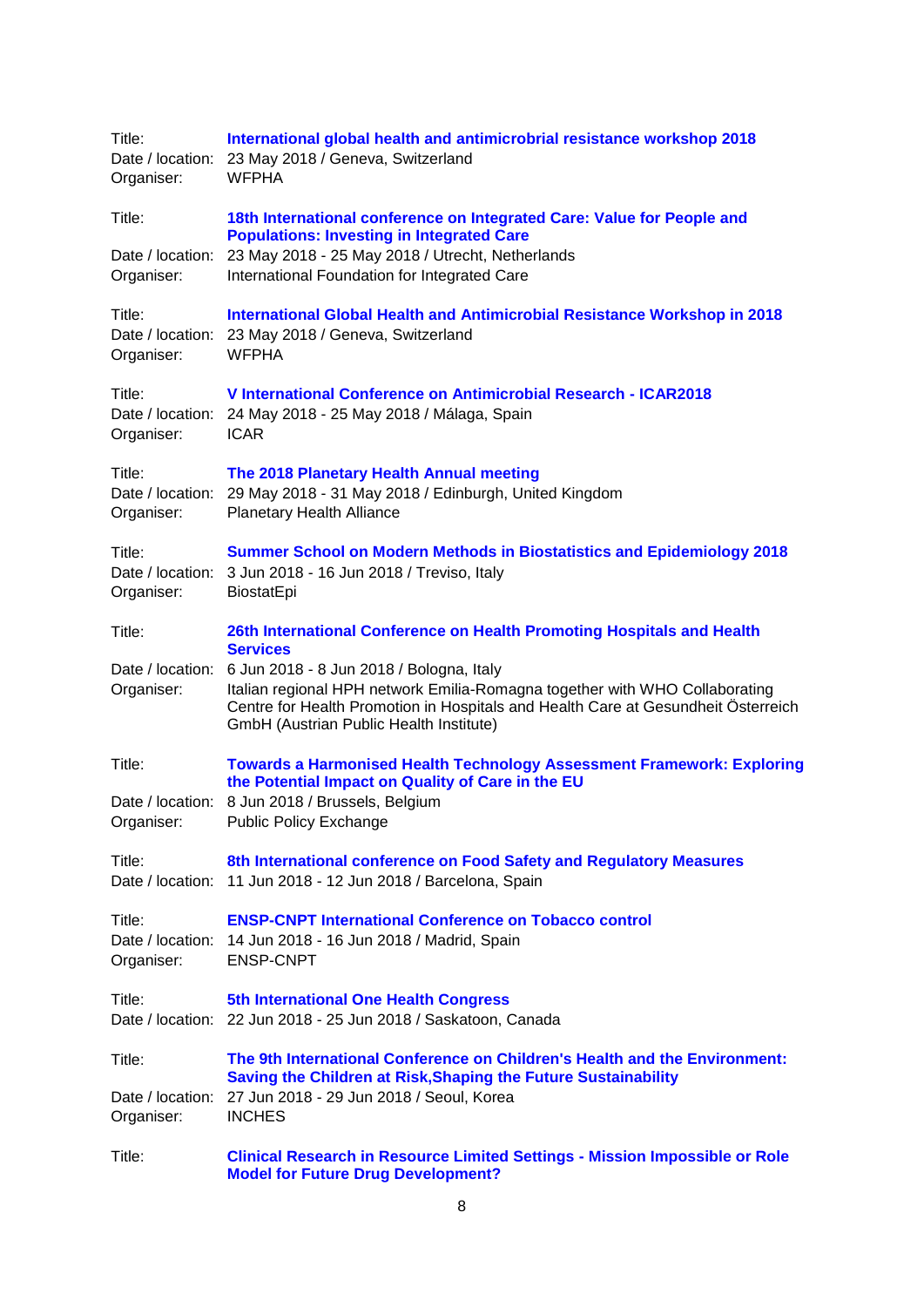| Organiser:                               | Date / location: 28 Jun 2018 / Basel, Switzerland<br><b>Swiss THP</b>                                                                                                                                                                  |
|------------------------------------------|----------------------------------------------------------------------------------------------------------------------------------------------------------------------------------------------------------------------------------------|
| Title:<br>Organiser:                     | <b>Assessing Public Health in Emergency Situations (APHES)</b><br>Date / location: 2 Jul 2018 - 13 Jul 2018 / Brussels, Belgium<br>The Centre for Research on the Epidemiology of Disasters (CRED)                                     |
| Title:<br>Organiser:                     | 11th UCL Health and Society Summer School: Social Determinants of Health<br>Date / location: 2 Jul 2018 - 6 Jul 2018 / London, United Kingdom<br><b>UCL</b>                                                                            |
| Title:<br>Organiser:                     | <b>Summer Course in Health Law and Ethics</b><br>Date / location: 2 Jul 2018 - 6 Jul 2018 / Rotterdam, Netherlands<br><b>Erasmus University Rotterdam</b>                                                                              |
| Title:<br>Organiser:                     | <b>European Union Falls Festival: New Solutions to Old Problems; ensuring</b><br>sustainability for falls prevention interventions<br>Date / location: 2 Jul 2018 - 3 Jul 2018 / Manchester, United Kingdom<br>European Falls Festival |
| Title:<br>Date / location:<br>Organiser: | 27 Summer course European Training Consortium Public health and health<br>promotion<br>15 Jul 2018 - 27 Jul 2018 / Perugia, Italy<br>Experimental Center for Health Promotion and Education (CeSPES)                                   |
| Title:<br>Organiser:                     | conference 9th Edition of International Conference on Preventive Medicine<br>and Public Health<br>Date / location: 16 Jul 2018 - 17 Jul 2018 / London, United Kingdom<br>EuroSciCon                                                    |
| Title:<br>Organiser:                     | <b>European Summer School in Evidence Based Public Health</b><br>Date / location: 23 Jul 2018 - 27 Jul 2018 / Munich, Germany<br><b>EBPH</b>                                                                                           |
| Title:<br>Organiser:                     | <b>Executive Programme for Global Health Leadership</b><br>Date / location: 1 Sep 2018 - 30 Jun 2019 / London / Switzerland / Cape Town<br>London School of Hygiene and Tropical Medicine                                              |
| Title:<br>Date / location:<br>Organiser: | <b>Fourth International Symposium on Ethics of Environmental Health</b><br>9 Sep 2018 - 12 Sep 2018 / Budweis, Czeck Republic<br><b>ISEEH</b>                                                                                          |
| Title:                                   | Eighth International Conference on Epidemiology and Public Health<br>Date / location: 17 Sep 2018 - 19 Sep 2018 / Rome, Italy                                                                                                          |
| Title:<br>Organiser:                     | <b>Law Enforcement and Public Health Conference 2018</b><br>Date / location: 21 Oct 2018 - 24 Oct 2018 / Toronto, Canada<br><b>CLEPH</b>                                                                                               |
| Title:                                   | 5th World Congress on Nursing and Healthcare<br>Date / location: 12 Nov 2018 - 14 Nov 2018 / Toronto, Canada                                                                                                                           |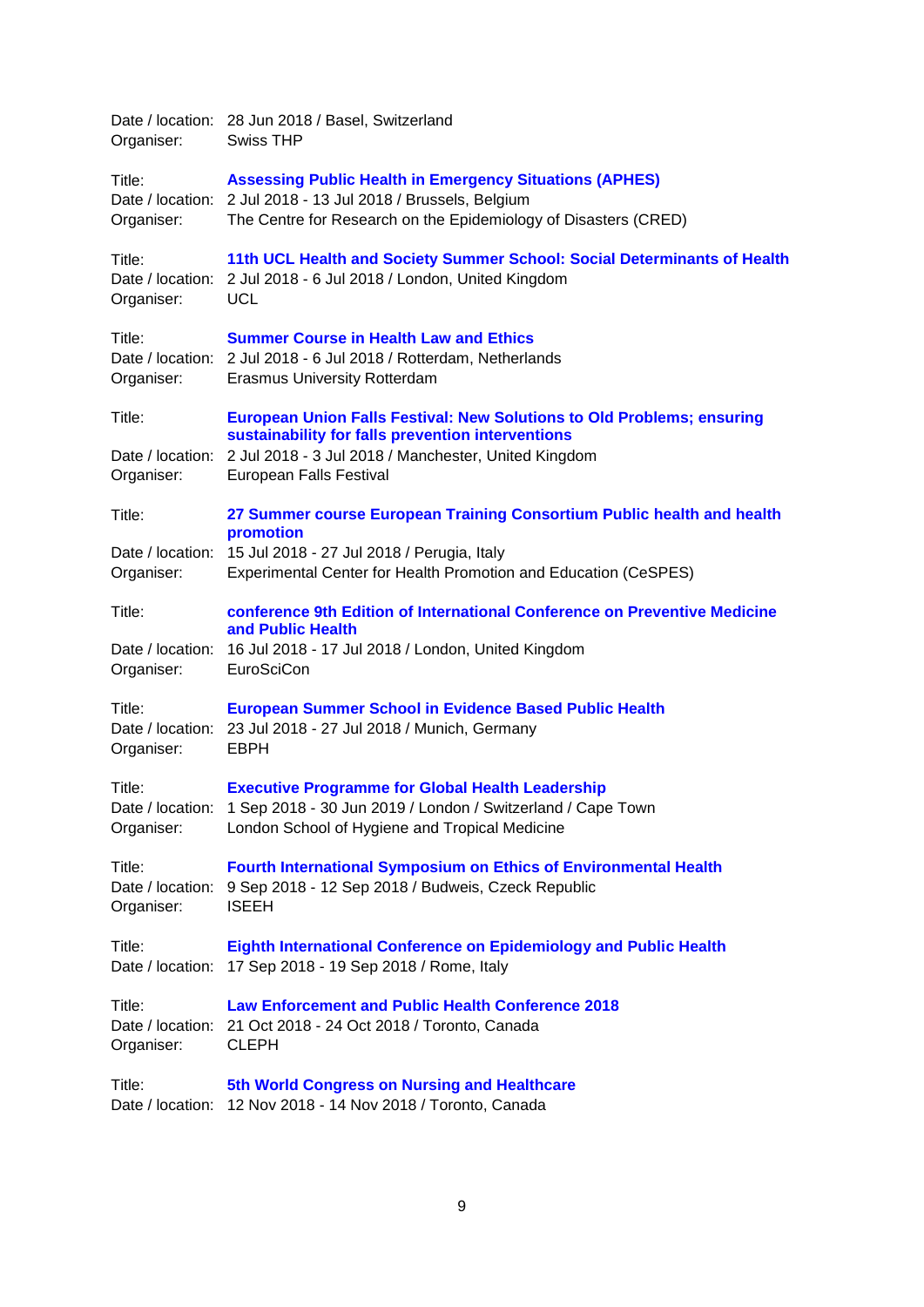# <span id="page-9-0"></span>**8. Interesting publications**

**Qualitative evidence to improve guidelines and health decision-making** Etienne V Langlois,Özge Tunçalp,Susan L Norris,Ian Askewand Abdul Ghaffar Bulletin of the World Health Organization, Feb., 2018 <http://bit.ly/2rYjMDu>

**The role of venues in structuring HIV, sexually transmitted infections, and risk networks among men who have sex with men**

[https://bmcpublichealth.biomedcentral.co...](https://bmcpublichealth.biomedcentral.com/articles/10.1186/s12889-018-5140-3)

**Health Services Research Spending and Healthcare System Impact** [http://ijhpm.com/article\\_3399.html](http://ijhpm.com/article_3399.html)

**A research utilisation framework for informing global health and development policies and programmes**

Christine Kim, Rose Wilcher, Tricia Petruney, Kirsten Krueger, Leigh Wynne, Trinity Zan Health Research Policy and System, 2018 Published online: 9 February 2018 <http://bit.ly/2nY66UC>

**Predictors of working beyond retirement in older workers with and without a chronic disease results from data linkage of Dutch questionnaire and registry data** [https://bmcpublichealth.biomedcentral.co...](https://bmcpublichealth.biomedcentral.com/articles/10.1186/s12889-018-5151-0)

**Challenges Facing Global Health Networks: The NCD Alliance Experience** [http://ijhpm.com/article\\_3400.html](http://ijhpm.com/article_3400.html)

**A qualitative analysis exploring preferred methods of peer support to encourage adherence to a Mediterranean diet in a Northern European population at high risk of cardiovascular disease** [https://bmcpublichealth.biomedcentral.co...](https://bmcpublichealth.biomedcentral.com/articles/10.1186/s12889-018-5078-5)

**Points-based physical activity: a novel approach to facilitate changes in body composition in inactive women with overweight and obesity** [https://bmcpublichealth.biomedcentral.co...](https://bmcpublichealth.biomedcentral.com/articles/10.1186/s12889-018-5125-2)

**State Support: A Prerequisite for Global Health Network Effectiveness** [http://ijhpm.com/article\\_3394.html](http://ijhpm.com/article_3394.html)

**Obesity and caries in four-to-six year old English children: a cross-sectional study** [https://bmcpublichealth.biomedcentral.co...](https://bmcpublichealth.biomedcentral.com/articles/10.1186/s12889-018-5156-8)

**Toward Customized Care** [http://ijhpm.com/article\\_3389.html](http://ijhpm.com/article_3389.html)

**Populism, Exclusion, Post-truth. Some Conceptual Caveats** [http://ijhpm.com/article\\_3388.html](http://ijhpm.com/article_3388.html)

**'What gets measured gets managed': revisiting the indicators for maternal and newborn health programmes**  A. C. Moran, A. B. Moller, D. Chou, A. Morgan, S. El Arifeen, C. Hanson, L. Say, T. Diaz, I. Askew, A. Costello Reproductive Health, 2018 Published online: Feb. 2018 <http://bit.ly/2EnbNor>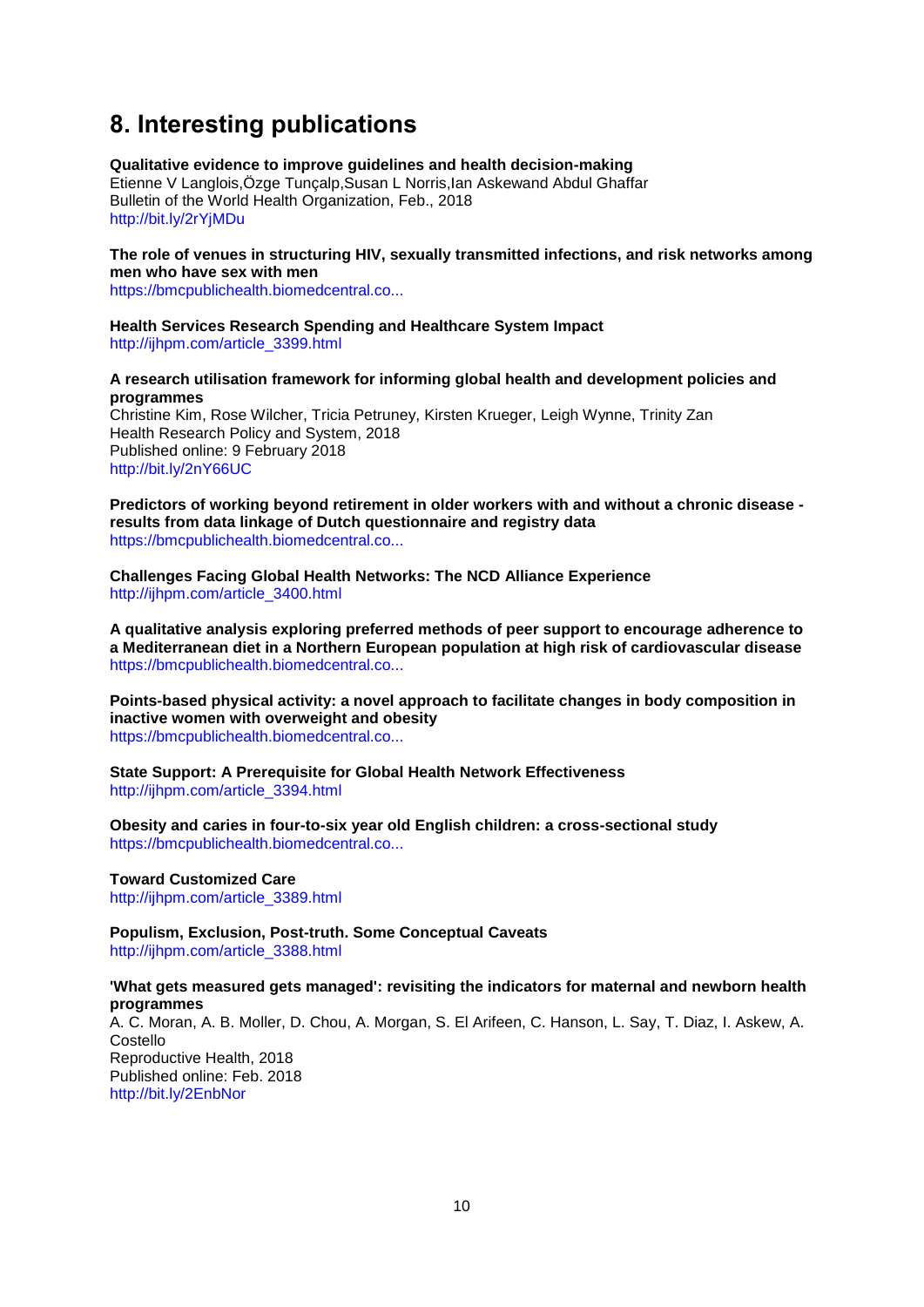# <span id="page-10-0"></span>**9. European Commission news**

### **Health Equity Pilot Project (HEPP) publishes scientific evidence reviews**

The scientific evidence review reports on interventions related to nutrition, physical activity and alcohol and reduction of health inequalities, as part of the HEPP project – Maintaining a focus on health inequalities.

[https://ec.europa.eu/health/social\\_deter...](https://ec.europa.eu/health/social_determinants/projects/ep_funded_projects_en#fragment1)

### **Healthcare in the EU: Expert Panel on Health publishes 3 opinions to help guide policy makers**

The independent Expert Panel on effective ways of investing in health has adopted three Opinions related to access to healthcare, innovative payment models for high-cost innovative medicines and performance of primary care.

[http://ec.europa.eu/newsroom/sante/newsl...](http://ec.europa.eu/newsroom/sante/newsletter-specific-archive-issue.cfm?newsletter_service_id=327&newsletter_issue_id=7191&page=1&fullDate=Sun%2002%20Sep%202018&lang=default)

## **European Commission updates on HTA**

Today the European Commission published a [press release](http://europa.eu/rapid/press-release_IP-18-486_en.htm) on 'Assessing health technology in the EU: Commission proposes to reinforce cooperation amongst Member States'. And a [QandA](http://europa.eu/rapid/press-release_MEMO-18-487_en.htm) on the Commission proposal on Health Technology Assessment (HTA). In addition, a [fact sheet](https://ec.europa.eu/health/sites/health/files/technology_assessment/docs/2018_factsheet_en.pdf) on HTA.

## **3rd Mental Health Compass Forum, 8-9 February, Luxembourg**

The third EU Compass Forum on mental health and well-being took place 8-9 February in Luxembourg. The conference brought together Member States' representatives, NGO's, experts in mental health, and representatives from WHO and the Commission to share their experiences and knowledge in addressing mental health issues. This year, the particular focus of the forum was on providing community-based mental health services and mental health in all policies. [https://ec.europa.eu/health/mental\\_healt...](https://ec.europa.eu/health/mental_health/events/ev_20180208_en#5)

## **Social determinants**

Presentations and project's outputs - Final conference: VulnerABLE: Improving the health of those in isolated and vulnerable situations (7 November 2017) [https://ec.europa.eu/health/social\\_deter...](https://ec.europa.eu/health/social_determinants/events/ev_20171107_en)

# <span id="page-10-1"></span>**10. European Centre for Disease Prevention and Control news**

#### **Eurosurveillance - Volume 23, Issue 5, 01 February 2018**

Rapid communication [Early season co-circulation of influenza A\(H3N2\) and B\(Yamagata\): interim estimates of 2017/18](http://www.eurosurveillance.org/content/10.2807/1560-7917.ES.2018.23.5.18-00035)  [vaccine effectiveness, Canada, January 2018](http://www.eurosurveillance.org/content/10.2807/1560-7917.ES.2018.23.5.18-00035) Surveillance and outbreak report [Seasonality and geographical spread of respiratory syncytial virus epidemics in 15 European](http://www.eurosurveillance.org/content/10.2807/1560-7917.ES.2018.23.5.17-00284)  [countries, 2010 to 2016](http://www.eurosurveillance.org/content/10.2807/1560-7917.ES.2018.23.5.17-00284)

# **Eurosurveillance - Volume 23, Issue 6, 08 February 2018**

Rapid communication [High transmissibility of norovirus among infants and school children during the 2016/17 season in](http://www.eurosurveillance.org/content/10.2807/1560-7917.ES.2018.23.6.18-00029)  [Osaka, Japan](http://www.eurosurveillance.org/content/10.2807/1560-7917.ES.2018.23.6.18-00029) Surveillance and outbreak report [Impact of hepatitis B vaccination on acute hepatitis B epidemiology in European Union/European](http://www.eurosurveillance.org/content/10.2807/1560-7917.ES.2018.23.6.17-00278)  [Economic Area countries, 2006 to 2014](http://www.eurosurveillance.org/content/10.2807/1560-7917.ES.2018.23.6.17-00278) Research article [Genital Chlamydia trachomatis infections in young adults –](http://www.eurosurveillance.org/content/10.2807/1560-7917.ES.2018.23.6.17-00087) a school-based bio-behavioural study in [urban areas, Poland, 2012 to 2015](http://www.eurosurveillance.org/content/10.2807/1560-7917.ES.2018.23.6.17-00087)[Multiplex PCR for detection of plasmid-mediated colistin resistance](http://www.eurosurveillance.org/content/10.2807/1560-7917.ES.2018.23.6.17-00672)  [determinants, mcr-1, mcr-2, mcr-3, mcr-4 and mcr-5 for surveillance purposes](http://www.eurosurveillance.org/content/10.2807/1560-7917.ES.2018.23.6.17-00672)